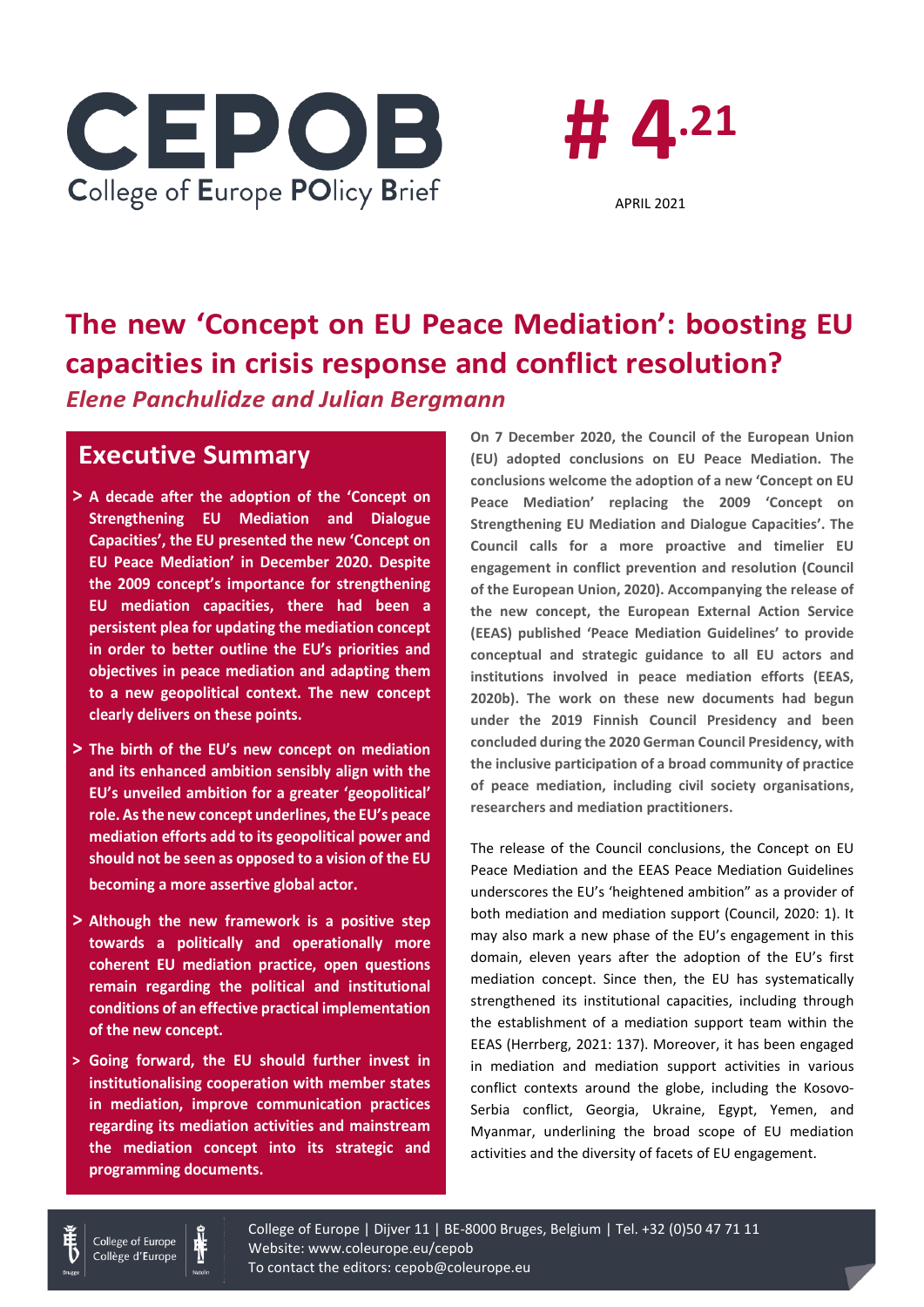Given a wide array of new emerging security risks that challenge the rules-based international order the EU upholds, the new concept underscores that peace mediation remains high on the Union's foreign policy agenda. Its release is thus also an expression of the EU's strive for boosting its 'soft power' capacities and raising awareness for this important element of the EU's foreign policy toolbox at a time when the Union strongly focuses on expanding the military dimension of its engagement in fragile and conflict-affected states.

This policy brief analyses the new Concept on EU Peace Mediation and, by contrasting it with the 2009 concept, offers an overview of its novel elements. Although it acknowledges the progress on the path of strengthening EU mediation capacities, it also reflects upon political and institutional conditions for practically enhancing the EU's capacities in this domain. To this end, the brief advances a set of policy recommendations guiding the path towards more effective implementation of the concept in practice.

### **Towards a more assertive peace mediation practice?**

In contrast to the 2009 concept on EU peace mediation, the new framework reveals a more assertive stance favouring a stronger EU role and engagement in conflicts. The concept acknowledges the role of politics in peace mediation and reflects upon inclusive political solutions as a crucial aspect of conflict prevention and resolution. This and its enhanced ambition sensibly align the new concept with the EU's desire for practicing the "language of power" and generally playing a greater geopolitical role (EEAS, 2020a). Mediation is a tool that can be used at all stages of the conflict cycle. Hence it represents a powerful means for the EU to not only address emerging security challenges in an ad-hoc manner, but to also pursue its foreign and security policy objectives more broadly, as enshrined in the treaties. The vision of the new concept is, therefore, that peace mediation becomes the EU's preferred tool of first response to emerging crises and protracted conflict situations.

The new concept outlines a variety of mediation roles that reflect the reality of the broad range of EU mediation engagements. However, due to the EU's global political standing, actors usually assume that the EU plays leading or co-leading mediation roles and expect a rather power-based intervention on its part. Conversely, the level and discretion of the EU's role in mediation mainly depend on the specific conflict context. They can vary from diplomatic leveraging to merely assuming 'observer or grantor-like roles' (Council of the European Union, 2020b, 11). A broader sketch of the EU's mediation roles in the new concept is a positive move. It enables a more context-specific and multidimensional assessment of the EU's success in peace processes, as it allows for observing if it fulfilled a specific role expectation.

Despite this progress regarding the conceptualization of EU peace mediation roles, there remains a need for a thorough context analysis of the EU's interests, as well as improved communication regarding the EU's role and mandate in various peace processes. In some instances, other actors may be better placed to mediate conflicts, which requires the EU's ability to systematically analyse which added value it could bring to the negotiation table and how it might contribute to already existing peace mediation initiatives. It may also require the EU to be able to flexibly adapt to changing circumstances within a conflict, which may render the context for direct EU mediation engagement more or less favourable. While the new concept clearly acknowledges this need for context-specific decisions and a "sense of humility and respect for local contexts" (Council of the EU, 2020b), it will be important to put this ambition into practice, particularly in situations in which member states may strongly push for EU engagement due to their foreign policy interests in a given country.

#### **The EU as a value-based mediator?**

The new concept reaffirms the EU's mediation profile as a 'value-based actor'. This implies that the European Union's foundational values of respect for human rights, freedom, democracy and the rule of law, in line with the principles and norms of international law, shall guide its engagement in mediation. The concept also emphasises the EU's aspiration to apply a human rights-based approach in its mediation practice. In fact, severe violations of human rights and humanitarian law frequently accompany conflicts.

In practice, the EU's mandate and its engagement in conflicts and crises might at times be limited due to diverging member states' priorities. However, in the spirit of protecting human rights and effectively responding to the needs of the conflictaffected populations, the EU should consistently and robustly react to human rights violations together with other international actors. Although the concept mentions that the EU's action will be guided by its framework on transnational justice, it does not specify how it will better ensure that victims of conflicts have access to justice and those responsible for human rights violations are held accountable. Mainstreaming the human rights-based approach and human security dimension are genuine merits of the new mediation



*The new 'Concept on EU Peace Mediation': boosting EU capacities in crisis response and conflict* resolution ? © Elene Panchulidze and Julian Bergmann  $CEPOB # 4<sup>.21</sup> – April 2021$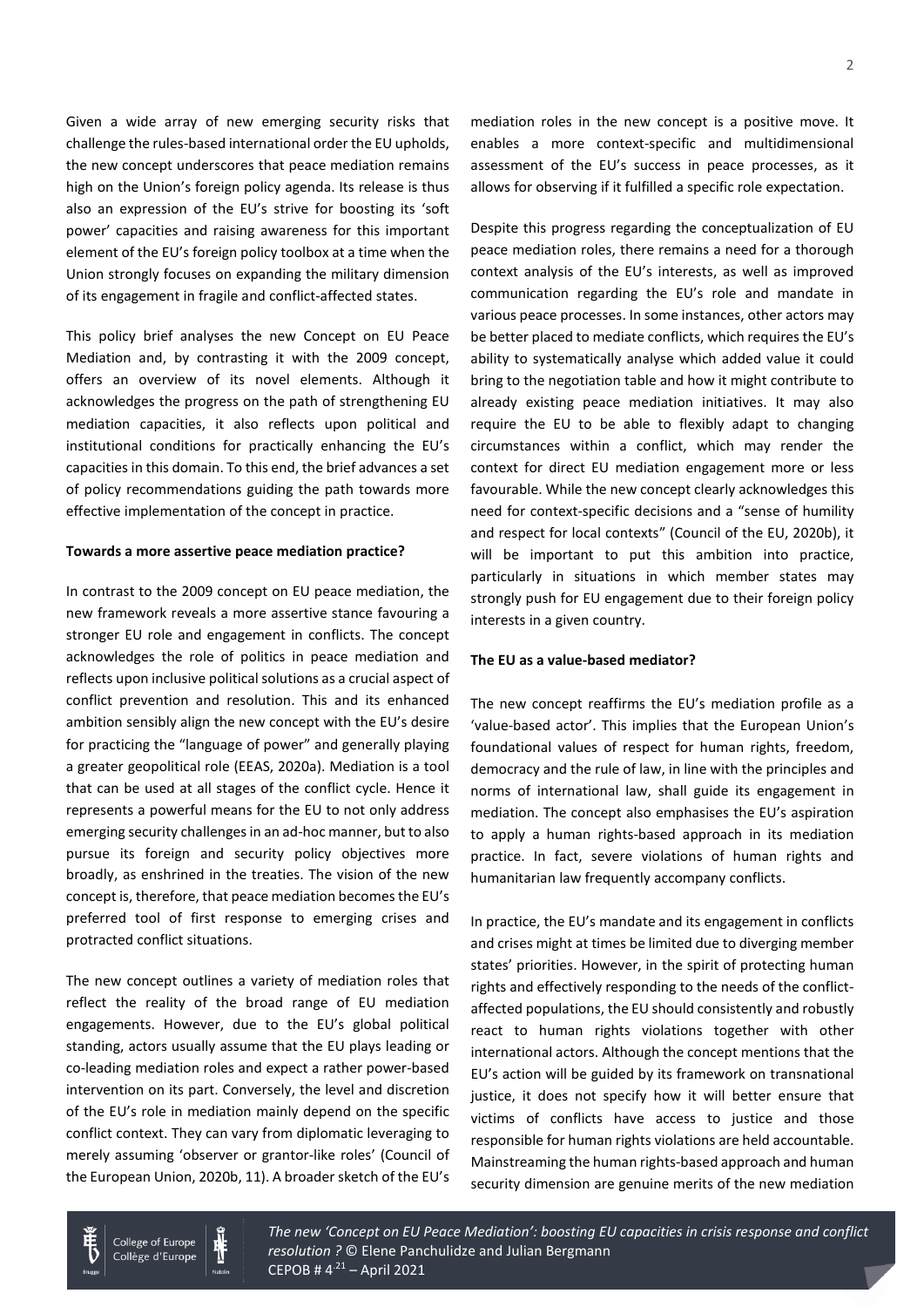framework, reaffirming the EU's commitment to fundamental values. However, the implementation of the new concept should also demonstrate that the Union has the capacity and willingness to consistently deliver on these commitments.

# **Mainstreaming gender equality, climate change and cultural heritage**

A commitment to the promotion of women's engagement was an integral part of the EU's 2009 mediation concept. Since then, the EU has further strengthened its devotion to gender equality, notably by adopting Council Conclusions on Women, Peace, and Security (WPS) in 2018. In this vein, the new concept points to the need for gender-sensitive mediation practices and reflects upon gender aspects at various levels. First, the concept acknowledges the genderspecific impacts of conflicts. Second, it recognizes the need for enhanced engagement of women in peace processes, as mediators, political representatives, etc. Third, it emphasizes the positive role women can play in post-conflict societies, eventually contributing to sustainable peace. With the new concept, the EU also sets a minimum target of achieving 33 per cent of women participation in its external engagement concerning peace processes and mediation. Although this is a welcome and positive step forward, the concept does not specify an explicit path of action ensuring the accomplishment of this benchmark, which leaves it to the EEAS and the member states to take this issue forward and define a clear pathway for implementation.

Following the adoption of the European Green Deal, attention to climate change has been gradually incorporated and strengthened in diverse EU policies. Since a significant number of conflicts worldwide are associated with access to and the depletion of natural resources, climate change might have a 'multiplier effect' on threats to sustainable peace. Although consideration of climate-associated security risks in the new concept is a positive development, the EU's understanding of security remains rather state-centred. As Krampe and Remling (2021) note, responding to climaterelated security threats involves primarily the protection of populations guaranteeing that climate-related challenges do not endanger the security of humans. Even if the acknowledgment of the relevance of climate change to peace mediation practice is altogether a rather beneficial move, a more assertive mainstreaming of the human security dimension is necessary for a climate-sensitive and humancentred EU mediation approach.

Remarkably, the new concept has also reflected upon the role cultural heritage can play in mediation, conflict prevention and peacebuilding. The concept acknowledges that due to its strong symbolic importance for local communities, the protection of cultural heritage may offer multiple entry points for interventions in different phases of the conflict cycle. However, both the concept and the EEAS mediation guidelines do not specify how the EU would incorporate this important and sensitive aspect into its mediation practice.

## **The way forward: recommendations for fostering the coherence of EU mediation practice**

The new concept has set out a more ambitious role for the EU in peace mediation. It better defines the roles EU actors can play in mediation, and has introduced or reinforced certain elements in the EU's peace mediation framework, such as gender, climate and cultural heritage issues, which over time had proved to play significant parts in the EU's engagement in mediation. However, this will only make a difference for EU mediation practice if it serves as a catalyst for efforts both by the EEAS and the member states to address the shortcomings outlined above. This section offers some concrete policy recommendations that could support the effective implementation of the new concept.

### *Better communicating mediation to actors within and beyond the EU's foreign policy framework*

Despite the EU's growing mediation profile and the systematic strengthening of its capacities, raising awareness for peace mediation as an instrument of EU foreign policy has often been an uphill battle during the last decade. Due to the necessary secrecy in which some mediation efforts need to be conducted, there has sometimes also been a legitimate tendency among EU policy-makers not to publicly overstate the EU's involvement in mediation and peace process support efforts. At the same time, uncertainty about the EU's concrete role in a peace process may also lead to simplistic and intrinsically negative assessments of its mediation efforts. Hence, there is a need for the EU to reflect upon more dynamic and effective ways of communicating its objectives and roles in mediation. It needs to expand its communication practices regarding its engagement in peace processes, showcase those engagements where its intervention was a tangible success and provide further information on how it puts the 'evidence-based approach to mediation' highlighted in the new concept into practice (Council of the European Union, 2020b, 9).

Concretely, the EEAS could cultivate the practice of issuing 'factsheets' concerning peace processes the EU is engaged in, clarifying its role and mandate, outlining possible mediation benchmarks, and presenting already attained mediation

3



College of Europe Collège d'Europe *The new 'Concept on EU Peace Mediation': boosting EU capacities in crisis response and conflict* resolution ? © Elene Panchulidze and Julian Bergmann  $CEPOB # 4<sup>.21</sup> – April 2021$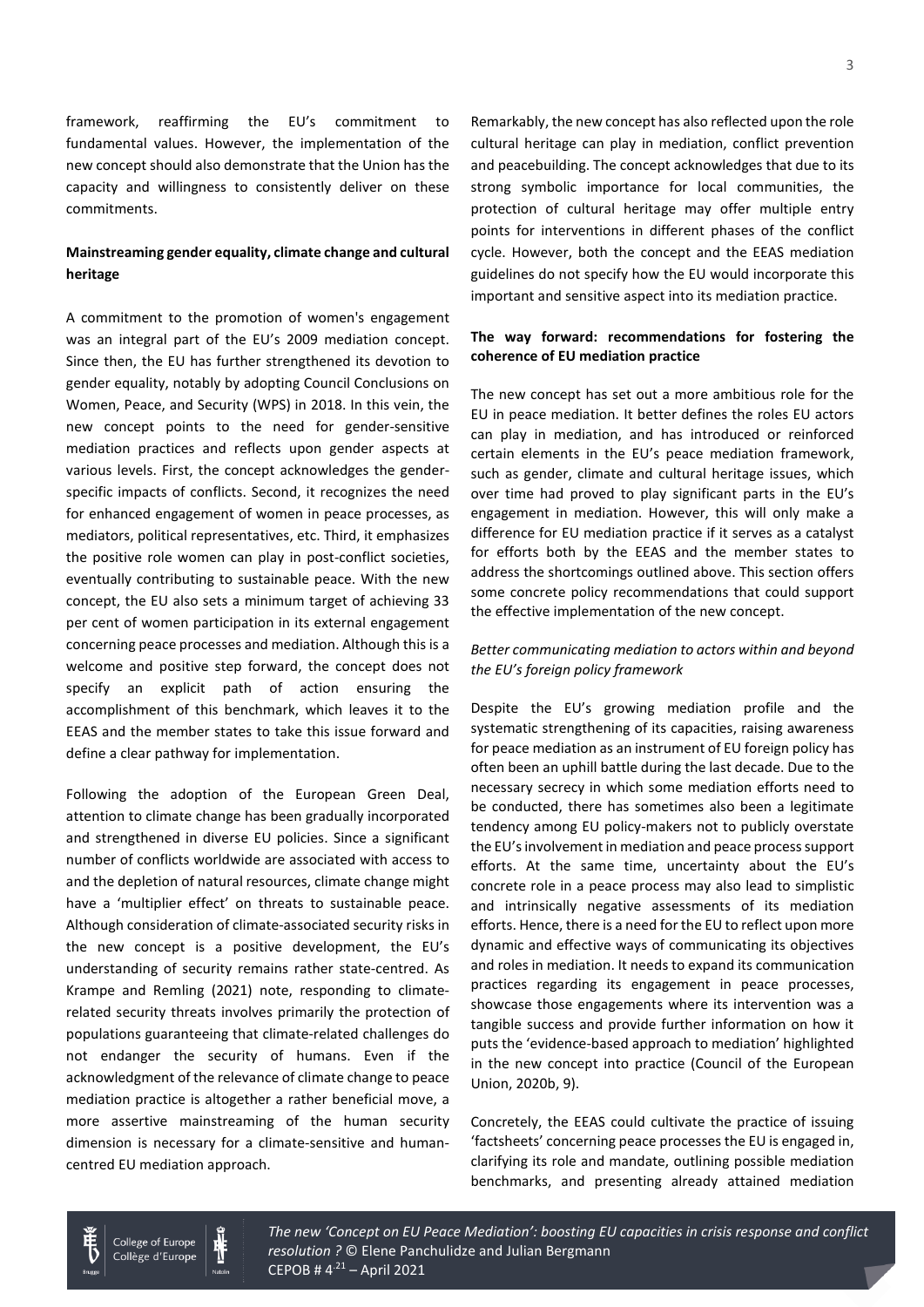outcomes. Such documents would not only add value to the EU's communication regarding its mediation practice but also offer a rather ingenious guide regarding its needs and capacities to both member states and other mediation actors willing to contribute to the Union's mediation efforts.

In fact, the new concept announces the EEAS' ambition to produce thematic mediation guidelines (Council of the European Union, 2020b, 13) which could build upon lessons learned and best practices. In the process of producing such guidelines, the inclusivity of the EU's approach in developing the new mediation concept could serve as an example of how to best garner a broad level of expertise from a variety of stakeholders, including civil society organisations, mediation researchers and practitioners.

Discussing publicly the strengths and limitations of EU peace mediation may also serve to ensure that the EU is considered a credible and reliable actor in peace mediation and alleviate the risk of prevalent expectations towards the EU seeking for a greater peace-making role.

#### *Institutionalising member states' engagement*

The member states are key actors in EU foreign policy. Hence, they also have a crucial role in the EU's mediation architecture, due to their mediation expertise and capacity as well as their special bilateral relations with third countries across the world. Previous EU mediation practice included diverse occasions where individual EU members undertook mediation roles on behalf of the Union. Moreover, there is clear evidence that member states have played an important role in supporting mediation efforts undertaken by EU institutions (Bergmann, 2020).

Going forward, there needs to be more strategic guidance, however, on how to feed member states' resources and expertise into the EU's mediation efforts, including better coordination and coherence among member states in their approaches to specific conflicts. Moreover, although burdensharing is thoroughly practiced by institutions and member states in EU foreign policy, a more institutionalised form of member state participation in mediation efforts might lead to a more effective and coherent mediation practice. The very fact that member states have played a key role in shaping the new concept – underlined by the adoption of separate Council conclusions – is a strong signal of member states' enhanced interest in EU peace mediation. It may create the momentum for advancing the debate about how to further institutionalise member states' involvement in EU peace mediation.

One idea could be the formation of an 'EU Core Group on Peace Mediation' composed of interested member states, the EEAS as well as possibly European Parliament and Commission representatives. Such a group could serve at least two purposes. First, it could be an institutional platform for a

> College of Europe Collège d'Europe

permanent structured exchange between EU institutions and member states on how to best use their resources for peace mediation, also by exchanging on best practices and lessons learned in previous mediation engagements. Second, it could help map and systematise the capacities  $-$  in terms of knowledge, technical expertise, personnel – member states may be willing to provide in support of EU mediation initiatives and enable their swift deployment when needed.

#### *Living up to the promise of a genuinely integrated approach*

Finally, for operationally more coherent EU mediation action, the new mediation concept should be effectively mainstreamed and incorporated in other EU thematic and programming documents. Especially within those EU policies having high relevance for peace mediation, including but not limited to development cooperation, democracy and human rights promotion, as well as climate change policies. The link between the EU's diplomatic engagement and external assistance is rarely referred to in EU strategies and policy documents, which limits the Union's leverage and effectiveness when engaging in conflicts and crises externally.

To effectively implement the EU's integrated approach towards external crises and conflicts, the Union needs an overarching strategic framework that puts policy coherence for sustainable peace at the centre of its external action and specifies the division of labour between all actors and policy domains concerned (Bergmann and Friesen, 2021). As initiated by the 2020 German Council Presidency, an EU-wide 'Consensus on Crisis Prevention, Conflict Management and Peacebuilding' may establish such a framework. It could also specify and anchor the role of mediation within the EU's integrated approach.

### **Conclusion**

To truly boost the EU's capacities in crisis response and conflict resolution, the swift and effective implementation of the new EU mediation concept will of the essence. The concept has clearly delivered on key expectations such as the clarification of the EU's various roles in mediation, its valuebased approach to peace mediation and its alignment with the broader agenda to make the EU fit for the geopolitics of the  $21^{st}$  century. At the same time, the EEAS and member states need to ensure that the release of the concept is followed by concrete measures to put its vision into practice. In particular, they should strive for a better communication of the EU's mediation engagements, invest in further institutionalising the cooperation between EU institutions and member states and work towards the implementation of the integrated approach. Only by doing so, the envisioned "assertive stance for the EU in the practice of mediation" (Council of the European Union, 2020b, 1) will become a reality.



*The new 'Concept on EU Peace Mediation': boosting EU capacities in crisis response and conflict* resolution ? © Elene Panchulidze and Julian Bergmann  $CEPOB # 4<sup>.21</sup> – April 2021$